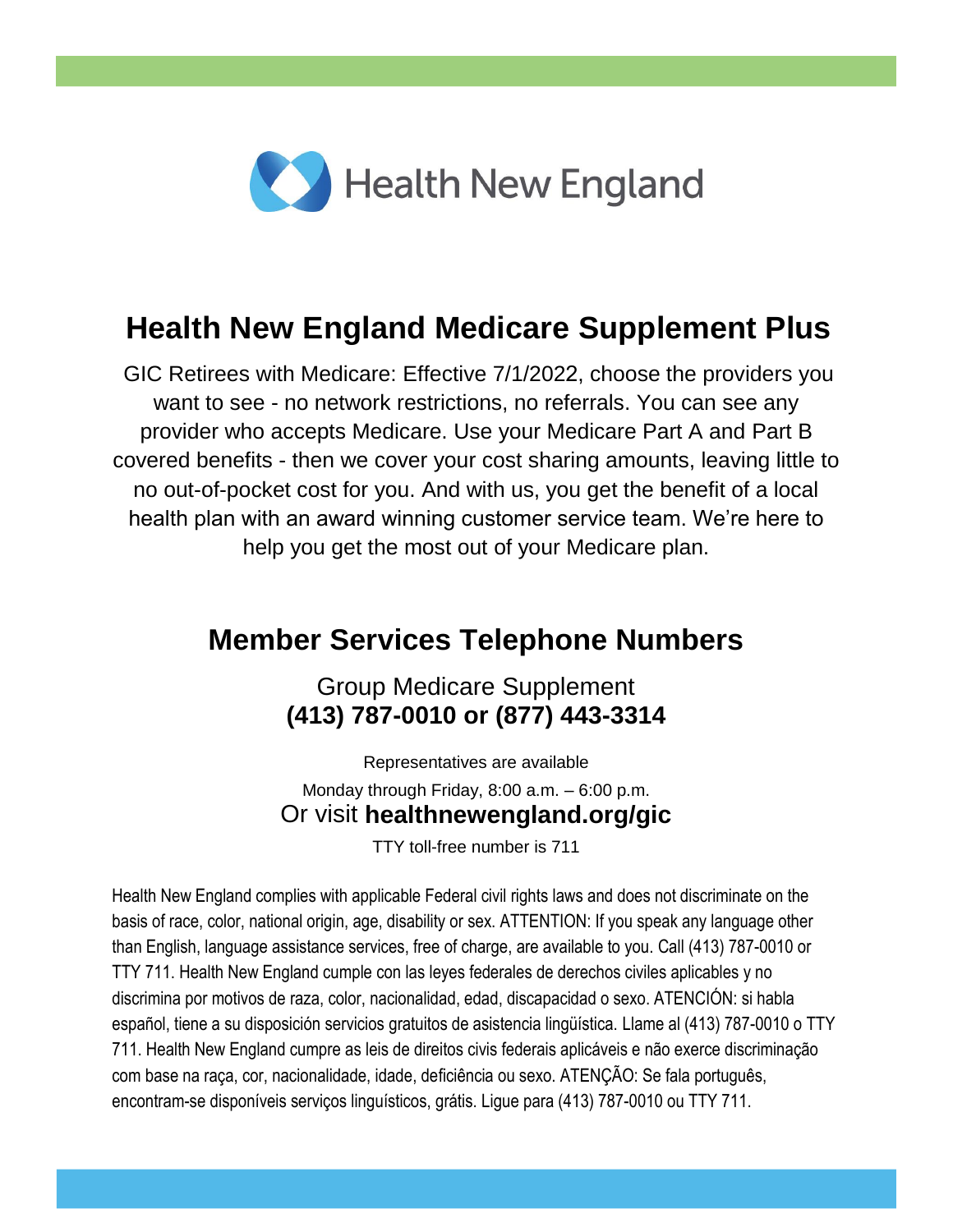# Health New England Medicare Supplement Plus

### Plan Highlights

Basic Benefits: Included in the plan.

Hospitalization: Part A coinsurance coverage for the first 90 days per benefit period and the 60 Medicare lifetime reserve days. This shall also include benefits for biologically based mental disorders.

Medical Expenses: Part B coinsurance (generally 20% of Medicareapproved expenses) or, in the case of hospital outpatient department services under a prospective payment system, applicable copayments. This shall also include benefits for biologically based mental disorders.

Foreign Travel: Services you receive outside of the United States and its territories to treat an unexpected emergency medical condition.

#### Read Your Handbook Carefully

This is only an outline describing your Plan's most important features. You must read the Handbook itself to understand all of the rights and duties of both you and the Plan. This outline of coverage does not give all the details of Original Medicare coverage. We cannot explain everything here. If you have questions about your coverage that are not answered here, read your Handbook. If you still have questions, call Member Services at (877) 443-3314. TTY users should call 711. We are open from 8:00 a.m. to 6:00 p.m. You may also wish to get a copy of Medicare & You, a small book put out by Medicare that describes Medicare benefits. To obtain this document contact Medicare at (800) 633-4227. TTY users should call (877) 486-2048. Or visit https://www.medicare.gov.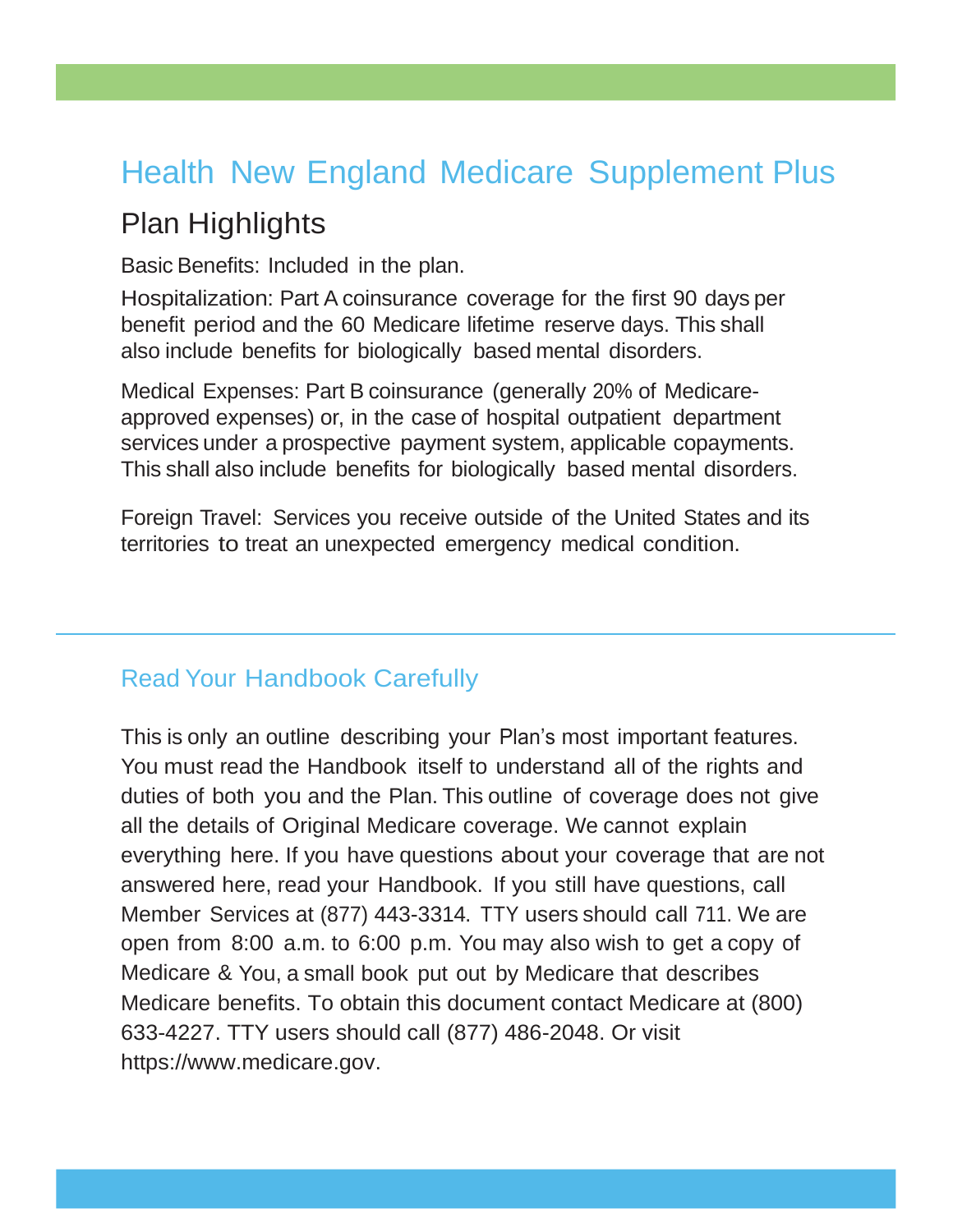# Outline of Health New England Medicare Supplement Plus coverage

| <b>Medicare Pays</b>                                    | <b>Medicare Supplement Plus Pays</b>   | <b>You Pay</b>                                                |
|---------------------------------------------------------|----------------------------------------|---------------------------------------------------------------|
| <b>Ambulance Services</b>                               |                                        |                                                               |
| Full benefits, except:                                  | <b>Part B Deductible</b><br>$\bullet$  | Nothing<br>$\bullet$                                          |
| <b>Part B Deductible</b>                                | <b>Part B Coinsurance</b><br>$\bullet$ |                                                               |
| <b>Part B Coinsurance</b>                               |                                        |                                                               |
| <b>Blood Services - Inpatient</b>                       |                                        |                                                               |
| First 3 pints of blood per                              | All costs<br>$\bullet$                 | Nothing<br>$\bullet$                                          |
| Calendar Year - Medicare pays                           |                                        |                                                               |
| Beyond 3 pints per Calendar                             | Nothing<br>$\bullet$                   | Nothing<br>$\bullet$                                          |
| Year - Medicare pays all                                |                                        |                                                               |
| costs                                                   |                                        |                                                               |
| <b>Blood Services - Outpatient</b>                      |                                        |                                                               |
| First 3 pints per Calendar<br>Year - Medicare pays      | All costs<br>$\bullet$                 | Nothing<br>$\bullet$                                          |
| nothing                                                 |                                        |                                                               |
| After the first 3 pints, charges up                     | <b>Part B Deductible</b>               | Nothing<br>$\bullet$                                          |
| to the Part B Deductible $-$                            |                                        |                                                               |
| Medicare pays nothing                                   |                                        |                                                               |
| <b>Remainder of Medicare</b>                            | <b>Part B Coinsurance</b><br>$\bullet$ | Nothing<br>$\bullet$                                          |
| approved amounts -                                      |                                        |                                                               |
| Medicare pays 80%                                       |                                        |                                                               |
| <b>Cardiac Rehabilitation</b>                           |                                        |                                                               |
| Full benefits except:                                   | <b>Part B Deductible</b><br>$\bullet$  | \$15 Copay per visit<br>$\bullet$                             |
| <b>Part B Deductible</b>                                | <b>Part B Coinsurance</b><br>$\bullet$ |                                                               |
| <b>Part B Coinsurance</b>                               |                                        |                                                               |
| <b>Diabetic Supplies</b>                                | <b>Part B Deductible</b>               |                                                               |
| Full benefits except:<br><b>Part B Deductible</b>       | <b>Part B Coinsurance</b>              | Nothing<br>$\bullet$                                          |
| <b>Part B Coinsurance</b>                               |                                        |                                                               |
|                                                         |                                        |                                                               |
| <b>Diabetic Services</b>                                | <b>Part B Deductible</b>               |                                                               |
| Full benefits except:<br><b>Part B Deductible</b>       | $\bullet$<br><b>Part B Coinsurance</b> | \$15 Copay per visit<br>$\bullet$<br>(screenings and diabetic |
| <b>Part B Coinsurance</b>                               |                                        | management training)                                          |
| <b>Diagnostic Tests: Laboratory and Radiology</b>       |                                        |                                                               |
| Full benefits except:                                   | <b>Part B Deductible</b><br>$\bullet$  | Nothing                                                       |
| <b>Part B Deductible</b>                                | <b>Part B Coinsurance</b>              |                                                               |
| <b>Part B Coinsurance</b>                               |                                        |                                                               |
| <b>Durable Medical Equipment and Prosthetic Devices</b> |                                        |                                                               |
| Full benefits except:                                   | <b>Part B Deductible</b><br>$\bullet$  | Nothing                                                       |
| <b>Part B Deductible</b>                                | <b>Part B Coinsurance</b><br>$\bullet$ |                                                               |
| Part B Coinsurance                                      |                                        |                                                               |
| <b>Dialysis Services</b>                                |                                        |                                                               |
| Full benefits except:                                   | <b>Part B Deductible</b>               | Nothing                                                       |
| <b>Part B Deductible</b>                                | <b>Part B Coinsurance</b>              |                                                               |
| <b>Part B Coinsurance</b>                               |                                        |                                                               |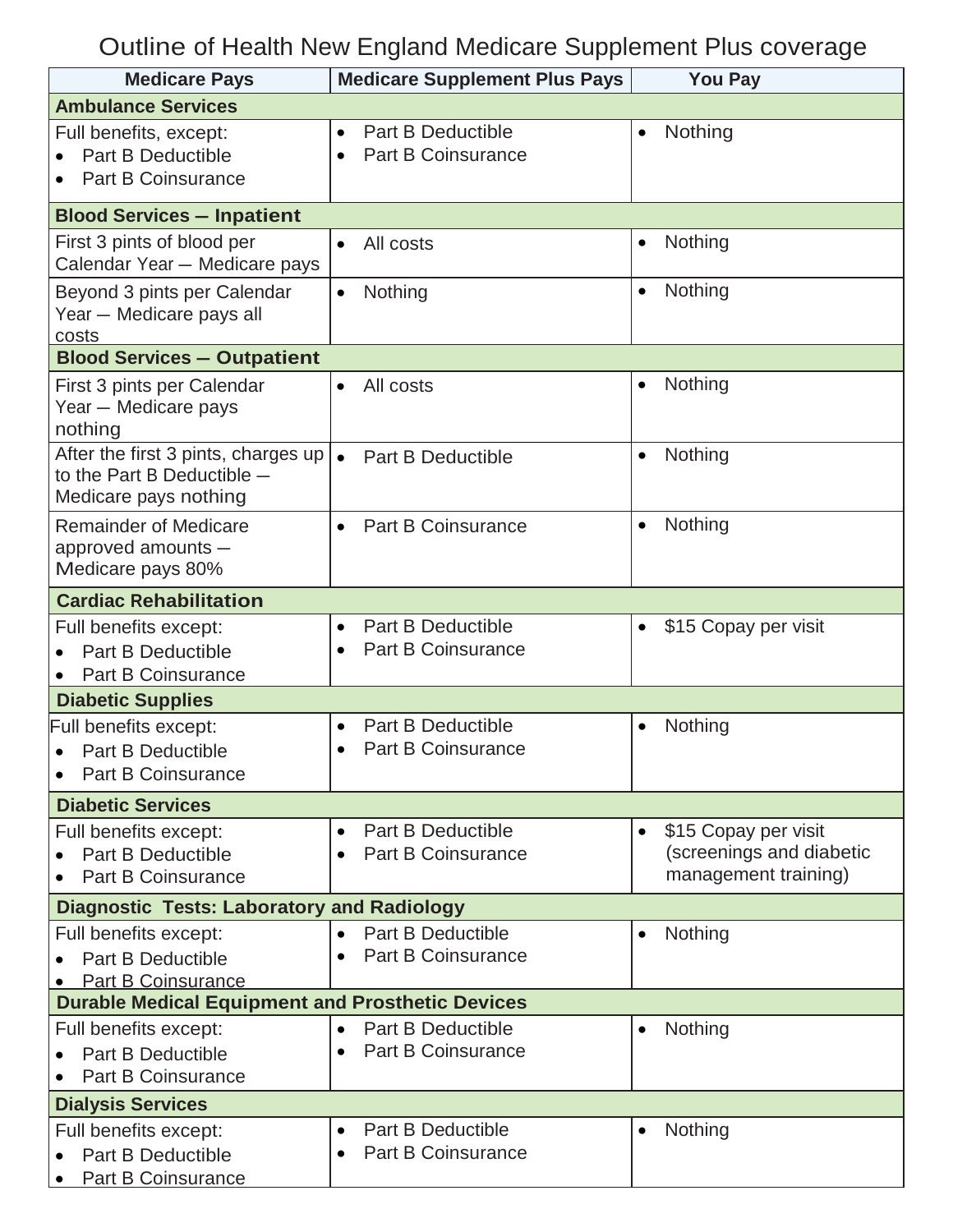| <b>Medicare Pays</b>                                                                                                                                              | <b>Medicare Supplement Plus Pays</b>                                                                                                                                                | <b>You Pay</b>                                                                                                                      |
|-------------------------------------------------------------------------------------------------------------------------------------------------------------------|-------------------------------------------------------------------------------------------------------------------------------------------------------------------------------------|-------------------------------------------------------------------------------------------------------------------------------------|
| <b>Emergency Room Care</b>                                                                                                                                        |                                                                                                                                                                                     |                                                                                                                                     |
| Full benefits except:<br><b>Part B Deductible</b><br><b>Part B Coinsurance</b>                                                                                    | <b>Part B Deductible</b><br>$\bullet$<br><b>Part B Coinsurance</b><br>$\bullet$                                                                                                     | \$50 Copay per visit<br>(waived if admitted)                                                                                        |
| <b>Eye Care (Routine)</b>                                                                                                                                         |                                                                                                                                                                                     |                                                                                                                                     |
| When not covered by Medicare:<br>Nothing<br>(Refractions are only covered as<br>part of an annual eye exam)                                                       | When not covered by Medicare:<br>Allowed amount charged less<br>$\bullet$<br>member copayment. Covered<br>for 1 routine eye exam every 24<br>months.                                | \$15 Copay per visit<br>٠                                                                                                           |
|                                                                                                                                                                   | Foreign Travel - Services received outside of the United States - Emergency Services Only                                                                                           |                                                                                                                                     |
| Nothing for emergency<br>$\bullet$<br>services Medicare does not<br>cover because the services<br>were received outside of the<br><b>United States</b>            | All expenses for emergency<br>services that Medicare would<br>have paid for if you received the<br>services in the United States,<br>plus the remainder of the<br>emergency charges | \$50 copay per visit<br>$\bullet$<br>(waived if admitted)                                                                           |
| <b>Hearing Aids over 21</b>                                                                                                                                       |                                                                                                                                                                                     |                                                                                                                                     |
| Nothing                                                                                                                                                           | First \$500 covered in full, then<br>$\bullet$<br>remaining \$1,500 covered at<br>80% (for both ears combined)                                                                      | 20% Coinsurance after the<br>$\bullet$<br>first \$500 and all charges in<br>excess of the benefit limit<br>(for both ears combined) |
| <b>Home Health Care</b>                                                                                                                                           |                                                                                                                                                                                     |                                                                                                                                     |
| When covered by Medicare:<br>Medicare covered home<br>health care visits - covered in<br>full                                                                     | Nothing<br>$\bullet$                                                                                                                                                                | Nothing<br>$\bullet$                                                                                                                |
| When covered by Medicare:<br>Durable medical equipment<br>covered by Medicare - full<br>benefits except:<br><b>Part B Deductible</b><br><b>Part B Coinsurance</b> | <b>Part B Deductible</b><br>$\bullet$<br><b>Part B Coinsurance</b><br>$\bullet$                                                                                                     | Nothing<br>$\bullet$                                                                                                                |
| When not covered by Medicare:<br>Nothing                                                                                                                          | When not covered by Medicare:<br>Services paid in full                                                                                                                              | Nothing<br>$\bullet$                                                                                                                |
| <b>Hospice Services</b>                                                                                                                                           |                                                                                                                                                                                     |                                                                                                                                     |
| When covered by Medicare:<br>Full benefits for most services                                                                                                      | When Medicare does not provide<br>full benefits:<br>The difference between the<br>$\bullet$<br>amount Medicare pays and the<br><b>Allowed Charge</b>                                | When covered by Medicare:<br>Nothing<br>$\bullet$                                                                                   |
| When not covered by Medicare:<br>Nothing                                                                                                                          | When not covered by Medicare:<br>Services paid in full<br>$\bullet$                                                                                                                 | When not covered by<br>Medicare: Nothing                                                                                            |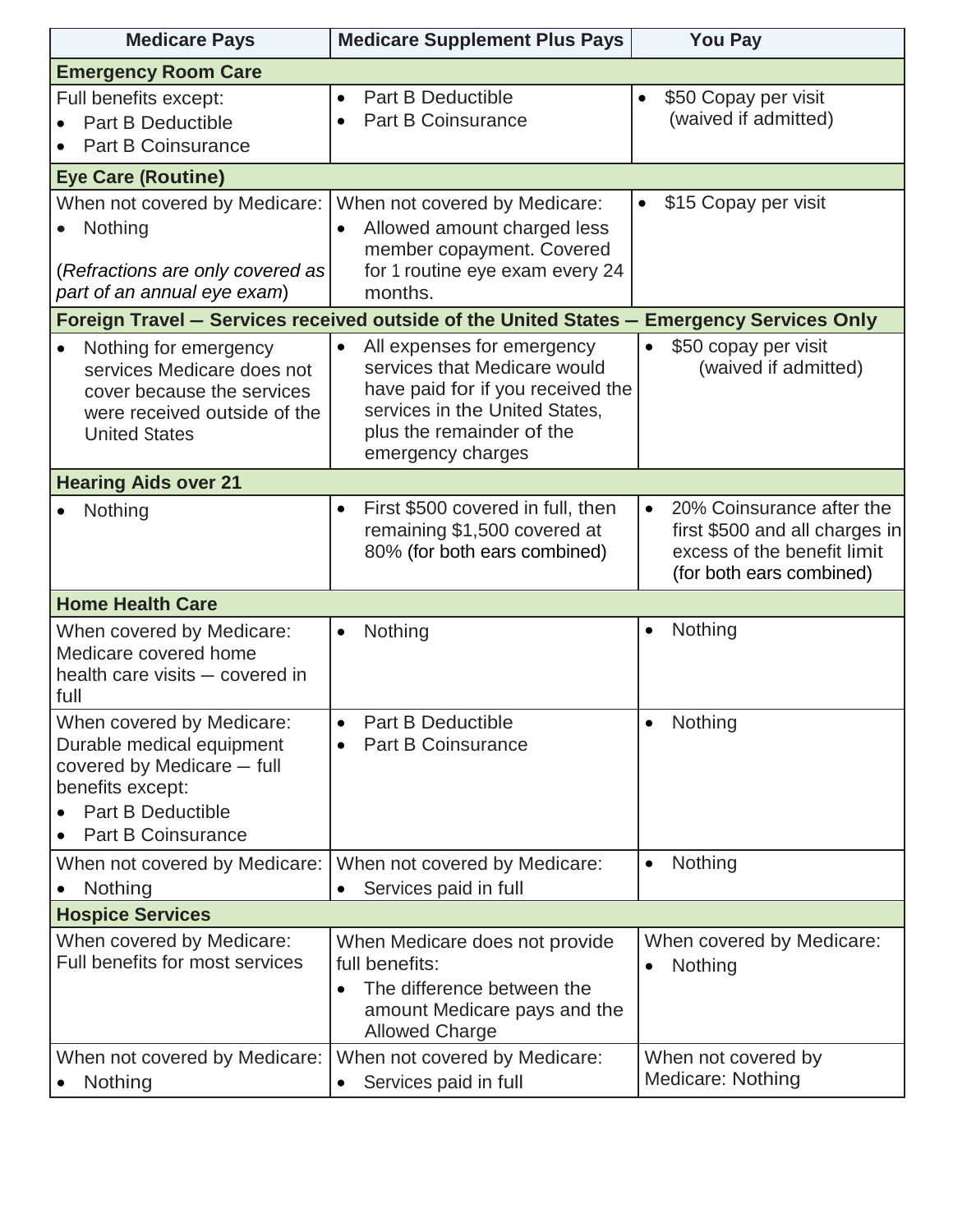| <b>Medicare Pays</b>                                                                                                                                                                                                                                                                                                                                                            | <b>Medicare Supplement Plus Pays</b>                                                                                                                                                                                                                                                                                                                                                                                                                                                                                                                       | <b>You Pay</b>                                                                                                                                                                                                                                                               |
|---------------------------------------------------------------------------------------------------------------------------------------------------------------------------------------------------------------------------------------------------------------------------------------------------------------------------------------------------------------------------------|------------------------------------------------------------------------------------------------------------------------------------------------------------------------------------------------------------------------------------------------------------------------------------------------------------------------------------------------------------------------------------------------------------------------------------------------------------------------------------------------------------------------------------------------------------|------------------------------------------------------------------------------------------------------------------------------------------------------------------------------------------------------------------------------------------------------------------------------|
|                                                                                                                                                                                                                                                                                                                                                                                 | Inpatient Hospital Admissions in a General Hospital - Medical and Surgical Care                                                                                                                                                                                                                                                                                                                                                                                                                                                                            |                                                                                                                                                                                                                                                                              |
| Hospital charges per Benefit<br>Period-<br>full semi-private benefits except:<br>Day 1-60: Part A Deductible<br>Day 61-90: Part A<br>Coinsurance<br>60 Lifetime Reserve Days:<br><b>Part A Coinsurance</b>                                                                                                                                                                      | Per Benefit Period:<br>Day 1-60: Part A Deductible<br>Day 61-90: Part A Coinsurance<br>$\bullet$<br>60 Lifetime Reserve Days: Part<br>A Coinsurance                                                                                                                                                                                                                                                                                                                                                                                                        | <b>Per Benefit Period</b><br>Day 1-60: Nothing<br>$\bullet$<br>Day 61-90: Nothing<br>$\bullet$<br>60 Lifetime Reserve<br>$\bullet$<br>Days: Nothing<br>After the above, you pay all<br>$\bullet$<br>charges                                                                  |
|                                                                                                                                                                                                                                                                                                                                                                                 | Inpatient Hospital Admissions in a General Hospital - Physician and Professional Provider                                                                                                                                                                                                                                                                                                                                                                                                                                                                  |                                                                                                                                                                                                                                                                              |
| Physician and other professional •<br>Provider services - full benefits<br>except:<br><b>Part B Deductible</b><br><b>Part B Coinsurance</b><br>$\bullet$                                                                                                                                                                                                                        | <b>Part B Deductible</b><br><b>Part B Coinsurance</b><br>$\bullet$                                                                                                                                                                                                                                                                                                                                                                                                                                                                                         | Nothing                                                                                                                                                                                                                                                                      |
| <b>Inpatient Behavioral Health Services</b>                                                                                                                                                                                                                                                                                                                                     |                                                                                                                                                                                                                                                                                                                                                                                                                                                                                                                                                            |                                                                                                                                                                                                                                                                              |
| Inpatient stay in a general or<br>behavioral health hospital, per<br>Benefit Period - full benefits<br>except:<br>Day 1-60: Part A Deductible<br>Day 61-90: Part A<br>$\bullet$<br>Coinsurance<br>60 Lifetime Reserve Days:<br>$\bullet$<br><b>Part A Coinsurance</b><br>Note: Medicare benefits in a<br>behavioral health hospital are<br>limited to 190 days per<br>lifetime. | Inpatient stay in a general<br>or behavioral health<br>hospital Per Benefit<br>Period:<br>Day 1-60: Part A Deductible<br>$\bullet$<br>Day 61-90: Part A Coinsurance<br>$\bullet$<br>60 Lifetime Reserve Days: Part<br>A Coinsurance                                                                                                                                                                                                                                                                                                                        | Inpatient stay in a general or<br>behavioral health hospital Per<br><b>Benefit Period:</b><br>Day 1-60: Nothing<br>$\bullet$<br>Day 61-90: Nothing<br>$\bullet$<br>60 Lifetime Reserve Days:<br>$\bullet$<br>Nothing<br>After the above, you pay all<br>$\bullet$<br>charges |
| Inpatient physician and other<br>covered professional<br>behavioral health Provider<br>services for as many days as<br>Medically Necessary - full<br>benefits except:<br><b>Part B Deductible</b><br><b>Part B Coinsurance</b>                                                                                                                                                  | Inpatient physician and other<br>covered professional behavioral<br>health Provider services covered<br>by Medicare and the Plan for as<br>many days as Medically<br>Necessary in a general Hospital:<br><b>Part B Deductible</b><br>$\bullet$<br><b>Part B Coinsurance</b><br>$\bullet$<br>Covered Services for as many<br>$\bullet$<br>days as Medically Necessary in<br>a general hospital, and up to<br>120 additional days per benefit<br>period (at least 60 days per<br>Calendar Year) in a behavioral<br>hospital when covered only by<br>the Plan | Inpatient physician and other<br>covered professional<br>behavioral health Provider<br>services:<br>Nothing for as many days as<br>$\bullet$<br><b>Medically Necessary</b>                                                                                                   |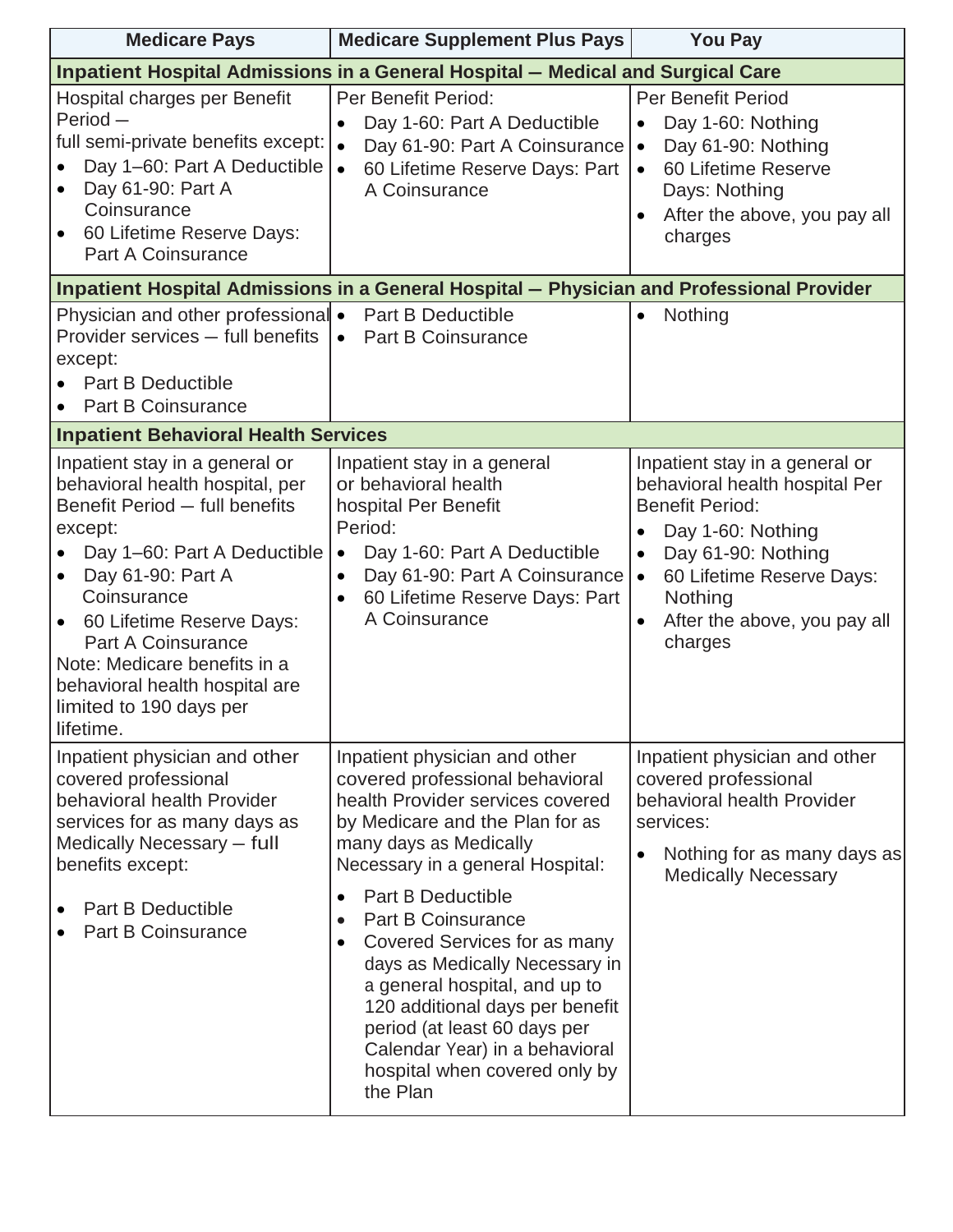| <b>Medicare Pays</b>                                                                                                                                                    | <b>Medicare Supplement Plus Pays</b>                                                                                                                                                  | <b>You Pay</b>                       |
|-------------------------------------------------------------------------------------------------------------------------------------------------------------------------|---------------------------------------------------------------------------------------------------------------------------------------------------------------------------------------|--------------------------------------|
|                                                                                                                                                                         | Medical Care - Specialist, Clinic, Office and Home Visits (Applies to Medical and Behavioral                                                                                          |                                      |
| Full benefits except:<br><b>Part B Deductible</b><br>Part B Coinsurance                                                                                                 | <b>Part B Deductible</b><br>$\bullet$<br><b>Part B Coinsurance</b><br>$\bullet$                                                                                                       | \$15 Copay per visit<br>$\bullet$    |
| <b>Outpatient Hospital Care - Medical or Surgical</b>                                                                                                                   |                                                                                                                                                                                       |                                      |
| Charges in a general Hospital<br>facility or Ambulatory Surgical<br>Center - full benefits except:<br><b>Part B Deductible</b><br><b>Part B Coinsurance</b>             | <b>Part B Deductible</b><br>$\bullet$<br><b>Part B Coinsurance</b><br>$\bullet$                                                                                                       | Nothing                              |
| <b>Oxygen and Equipment</b>                                                                                                                                             |                                                                                                                                                                                       |                                      |
| Full benefits except:<br><b>Part B Deductible</b><br><b>Part B Coinsurance</b>                                                                                          | <b>Part B Deductible</b><br>$\bullet$<br><b>Part B Coinsurance</b><br>$\bullet$                                                                                                       | Nothing                              |
| <b>Podiatry Services</b>                                                                                                                                                |                                                                                                                                                                                       |                                      |
| Full benefits except:<br><b>Part B Deductible</b><br><b>Part B Coinsurance</b>                                                                                          | <b>Part B Deductible</b><br>$\bullet$<br><b>Part B Coinsurance</b><br>$\bullet$                                                                                                       | \$15 Copay per visit<br>$\bullet$    |
| <b>Prescription Drugs</b>                                                                                                                                               |                                                                                                                                                                                       |                                      |
| <b>Outpatient Drug Coverage</b><br>under Medicare Part B<br>When covered by Medicare,<br>full benefits except:<br><b>Part B Deductible</b><br><b>Part B Coinsurance</b> | When covered by Medicare:<br><b>Part B Deductible</b><br>$\bullet$<br><b>Part B Coinsurance</b><br>$\bullet$                                                                          | When covered by Medicare:<br>Nothing |
| Outpatient Drug Coverage for<br>drugs not covered under<br>Medicare Part B<br>Nothing                                                                                   | Benefits are administered through SilverScript®. For questions<br>about your prescription drug coverage, please contact<br>SilverScript® at (877) 876-7214. TTY user should call 711. |                                      |
| <b>Preventive Care</b>                                                                                                                                                  |                                                                                                                                                                                       |                                      |
| "Welcome to Medicare"<br>preventive visit within 12<br>months after Part B coverage<br>begins, full benefits                                                            | Nothing <sup>†</sup><br>$\bullet$                                                                                                                                                     | Nothing                              |
| Yearly "Wellness" visit, full<br>benefits                                                                                                                               | Nothing <sup>t</sup><br>$\bullet$                                                                                                                                                     | Nothing                              |
| Annual physical exam:<br>Nothing                                                                                                                                        | Covered for one exam per calendar •<br>$\bullet$<br>year $†$                                                                                                                          | Nothing                              |
| Bone mass density<br>testing, full benefits<br>except:<br><b>Part B Deductible</b><br>Part B Coinsurance                                                                | <b>Part B Deductible</b><br>$\bullet$<br><b>Part B Coinsurance</b><br>$\bullet$                                                                                                       | Nothing<br>$\bullet$                 |

† If your provider orders services not covered under this preventive benefit, Part B Deductible and Part B Coinsurance may apply. The Plan will cover the Part B Coinsurance and the Part B Deductible.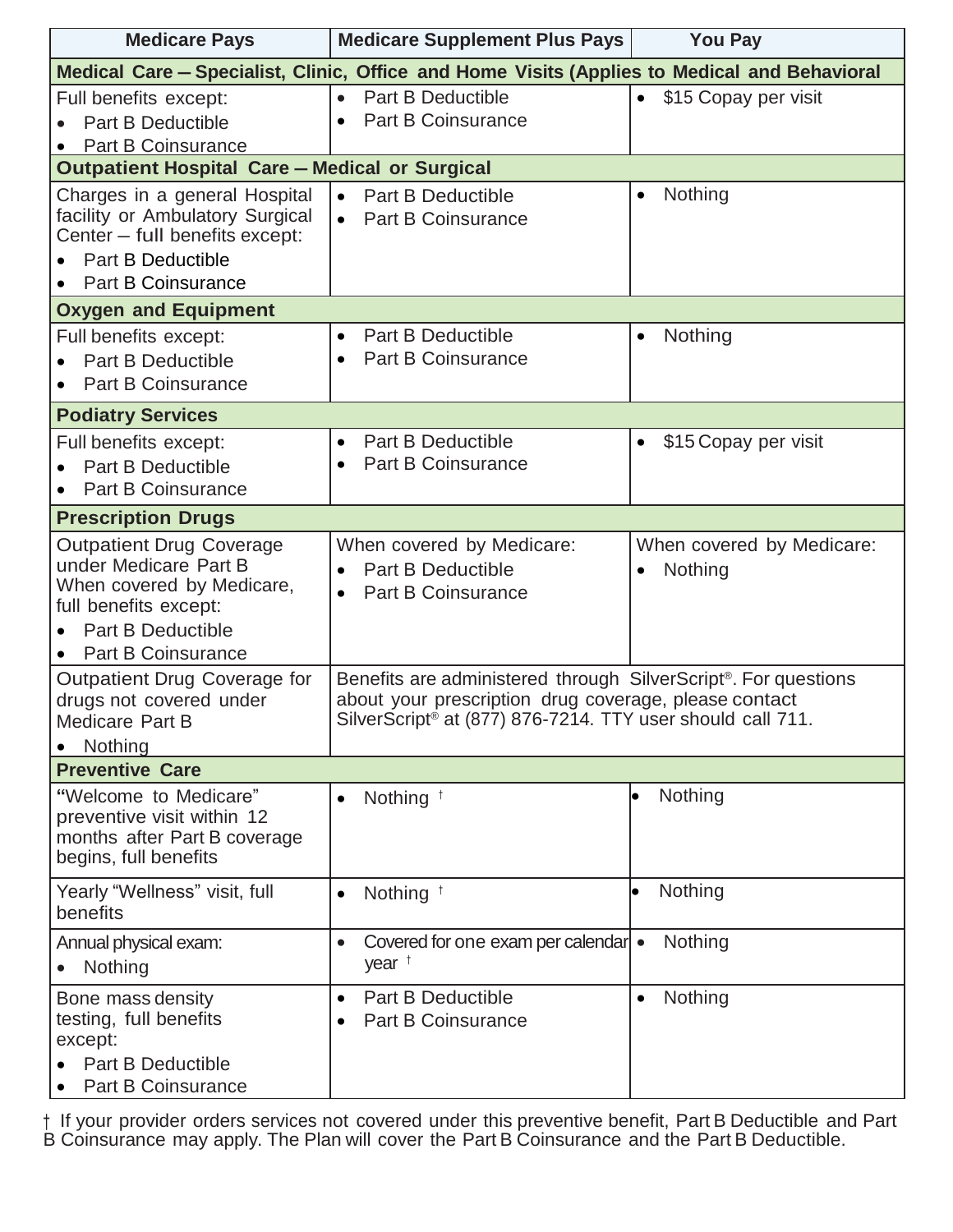| <b>Medicare Pays</b>                                                                                                              | <b>Medicare Supplement Plus Pays</b>                                               | <b>You Pay</b>                                                                                                                                                             |
|-----------------------------------------------------------------------------------------------------------------------------------|------------------------------------------------------------------------------------|----------------------------------------------------------------------------------------------------------------------------------------------------------------------------|
| Cardiovascular screening<br>(routine), full benefits except:<br><b>Part B Deductible</b><br><b>Part B Coinsurance</b>             | <b>Part B Deductible</b><br>$\bullet$<br><b>Part B Coinsurance</b><br>$\bullet$    | Nothing<br>$\bullet$                                                                                                                                                       |
| <b>Colorectal Screening</b><br>(routine), full benefits<br>except:<br><b>Part B Deductible</b><br><b>Part B Coinsurance</b>       | <b>Part B Deductible</b><br>$\bullet$<br><b>Part B Coinsurance</b><br>$\bullet$    | Nothing<br>$\bullet$                                                                                                                                                       |
| Diabetes self-management<br>training, full benefits except:<br><b>Part B Deductible</b><br><b>Part B Coinsurance</b><br>$\bullet$ | Part B Deductible<br>$\bullet$<br><b>Part B Coinsurance</b><br>$\bullet$           | Nothing<br>$\bullet$                                                                                                                                                       |
| Family planning, counseling &<br>treatment<br>Nothing                                                                             | Benefits as required by<br>$\bullet$<br>Massachusetts state mandate                | Nothing<br>$\bullet$                                                                                                                                                       |
| Glaucoma testing, full benefits<br>except:<br><b>Part B Deductible</b><br><b>Part B Coinsurance</b>                               | <b>Part B Deductible</b><br>$\bullet$<br><b>Part B Coinsurance</b><br>$\bullet$    | Nothing<br>$\bullet$                                                                                                                                                       |
| GYN exams (routine) and Pap<br>smear tests (routine) covered<br>by Medicare, full benefits                                        | Nothing<br>$\bullet$                                                               | Nothing<br>$\bullet$                                                                                                                                                       |
| Pap smear tests (routine) not<br>covered by Medicare:<br>Nothing<br>$\bullet$                                                     | Full coverage for one routine<br>$\bullet$<br>PAP smear test each Calendar<br>Year | Nothing<br>$\bullet$                                                                                                                                                       |
| Mammograms (routine), full<br>benefits                                                                                            | Nothing<br>$\bullet$                                                               | Nothing<br>$\bullet$                                                                                                                                                       |
| Prostate cancer screening<br>(routine), full benefits except:<br><b>Part B Deductible</b><br><b>Part B Coinsurance</b>            | <b>Part B Deductible</b><br>$\bullet$<br><b>Part B Coinsurance</b>                 | Nothing<br>$\bullet$                                                                                                                                                       |
| Medicare approved smoking<br>cessation program, full benefits<br>except:<br><b>Part B Deductible</b><br><b>Part B Coinsurance</b> | <b>Part B Deductible</b><br><b>Part B Coinsurance</b>                              | Nothing<br>$\bullet$<br>(For information about<br>coverage for prescription<br>drugs, please contact<br>SilverScript® at (877) 876-<br>7214. TTY user should call<br>711.) |
| <b>Radiation and X-Ray Therapy</b>                                                                                                |                                                                                    |                                                                                                                                                                            |
| Full benefits except:<br><b>Part B Deductible</b><br>Part B Coinsurance                                                           | <b>Part B Deductible</b><br><b>Part B Coinsurance</b>                              | Nothing<br>$\bullet$                                                                                                                                                       |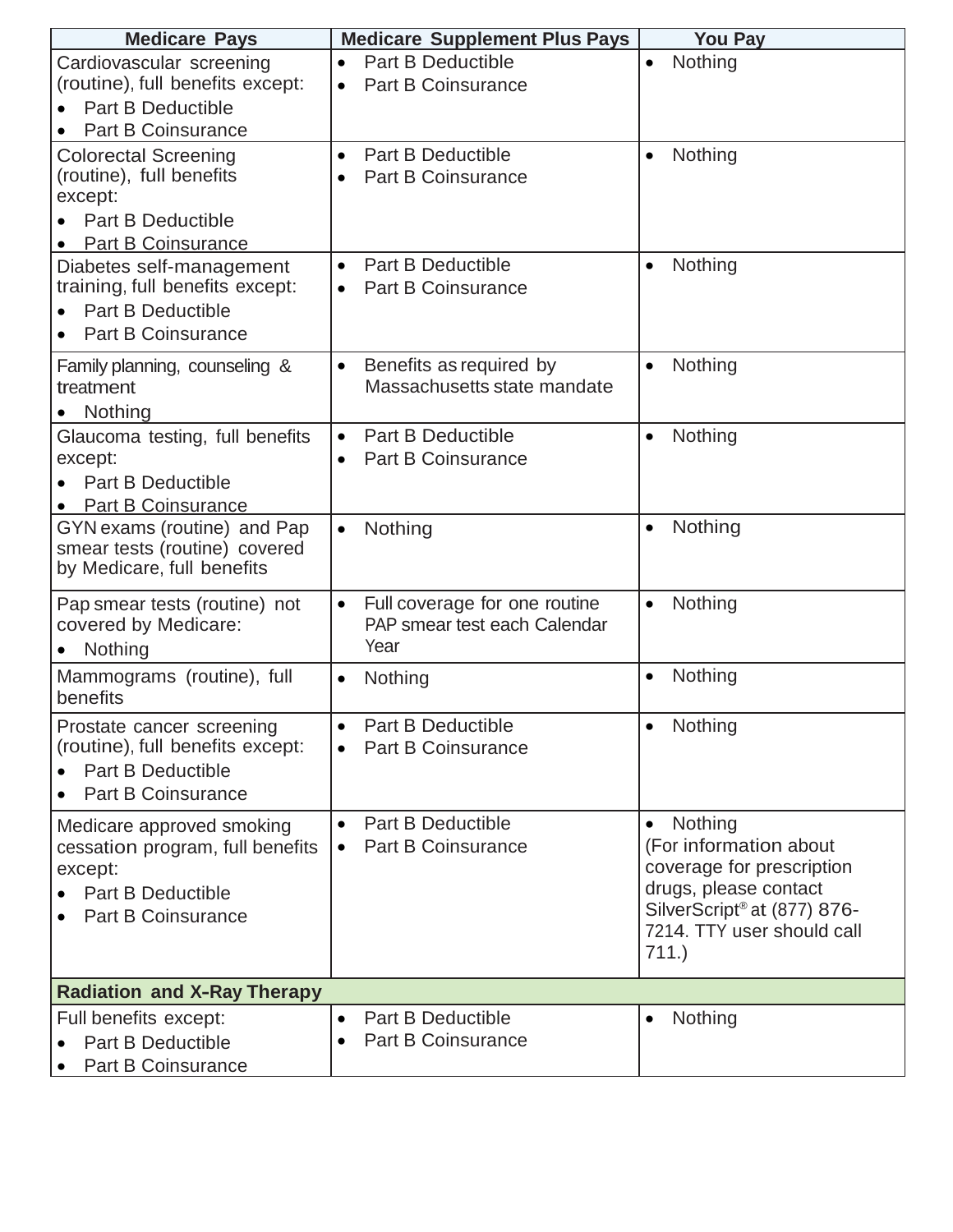| <b>Medicare Pays</b>                                                                                                                        | <b>Medicare Supplement Plus Pays</b>                                                                                   | <b>You Pay</b>                                                                                                                                                    |
|---------------------------------------------------------------------------------------------------------------------------------------------|------------------------------------------------------------------------------------------------------------------------|-------------------------------------------------------------------------------------------------------------------------------------------------------------------|
|                                                                                                                                             | Scalp Hair Prosthesis (Wigs) for hair loss due to treatment of any form of cancer or                                   |                                                                                                                                                                   |
| Nothing                                                                                                                                     | Up to \$350 per benefit year<br>$\bullet$                                                                              | All charges after \$350 per<br>$\bullet$<br>benefit year                                                                                                          |
| <b>Second Opinions</b>                                                                                                                      |                                                                                                                        |                                                                                                                                                                   |
| Full benefits except:<br><b>Part B Deductible</b><br><b>Part B Coinsurance</b>                                                              | <b>Part B Deductible</b><br>$\bullet$<br>Part B Coinsurance<br>$\bullet$                                               | \$15 Copay per visit                                                                                                                                              |
|                                                                                                                                             | Short-Term Rehabilitation Therapy: Physical, Occupational and Speech/Language Therapy                                  |                                                                                                                                                                   |
| For services covered by<br>Medicare, full benefits except:<br><b>Part B Deductible</b><br><b>Part B Coinsurance</b>                         | For services covered by Medicare:<br><b>Part B Deductible</b><br>Part B Coinsurance<br>$\bullet$                       | \$15 Copay per visit<br>$\bullet$                                                                                                                                 |
| <b>Skilled Nursing Facility Services</b>                                                                                                    |                                                                                                                        |                                                                                                                                                                   |
| In a Skilled Nursing Facility that<br>participates with Medicare, per<br><b>Benefit Period:</b>                                             | In a Skilled Nursing Facility that<br>participates with Medicare, per<br><b>Benefit Period:</b>                        | In a Skilled Nursing Facility<br>that participates with<br>Medicare, per Benefit Period:                                                                          |
| Day 1-20: full benefits<br>Day 21-100: full benefits<br>except the Part A<br>Coinsurance<br>Day 101-365: Nothing<br>Beyond day 365: Nothing | Day 1-20: Nothing<br>Day 21-100: Part A Coinsurance<br>$\bullet$<br>Day 101-365: \$10 a day<br>Beyond day 365: Nothing | Day 1-20: Nothing<br>$\bullet$<br>Day 21-100: Nothing<br>$\bullet$<br>Day 101-365: All charges<br>after \$10 a day<br>Beyond day 365: All<br>$\bullet$<br>charges |
| In a Skilled Nursing Facility<br>that does not participate with<br>Medicare, per Benefit Period:                                            | In a Skilled Nursing Facility that<br>does not participate with Medicare,<br>per Benefit Period:                       | In a Skilled Nursing Facility<br>that does not participate with<br>Medicare, per Benefit Period:                                                                  |
| Day 1-365: Nothing<br>Beyond day 365: Nothing<br>$\bullet$                                                                                  | Day 1-365: \$8 a day<br>Beyond day 365: Nothing                                                                        | Day 1-365: All charges after<br>$$8a$ day<br>Beyond day 365: All<br>charges                                                                                       |
| <b>Surgery as an Outpatient</b>                                                                                                             |                                                                                                                        |                                                                                                                                                                   |
| Full benefits except:<br><b>Part B Deductible</b><br><b>Part B Coinsurance</b>                                                              | <b>Part B Deductible</b><br>Part B Coinsurance<br>$\bullet$                                                            | Nothing<br>$\bullet$                                                                                                                                              |
| <b>Urgent care</b>                                                                                                                          |                                                                                                                        |                                                                                                                                                                   |
| Full benefits except:<br><b>Part B Deductible</b><br>Part B Coinsurance                                                                     | <b>Part B Deductible</b><br>$\bullet$<br>Part B Coinsurance                                                            | \$15 Copay per visit                                                                                                                                              |